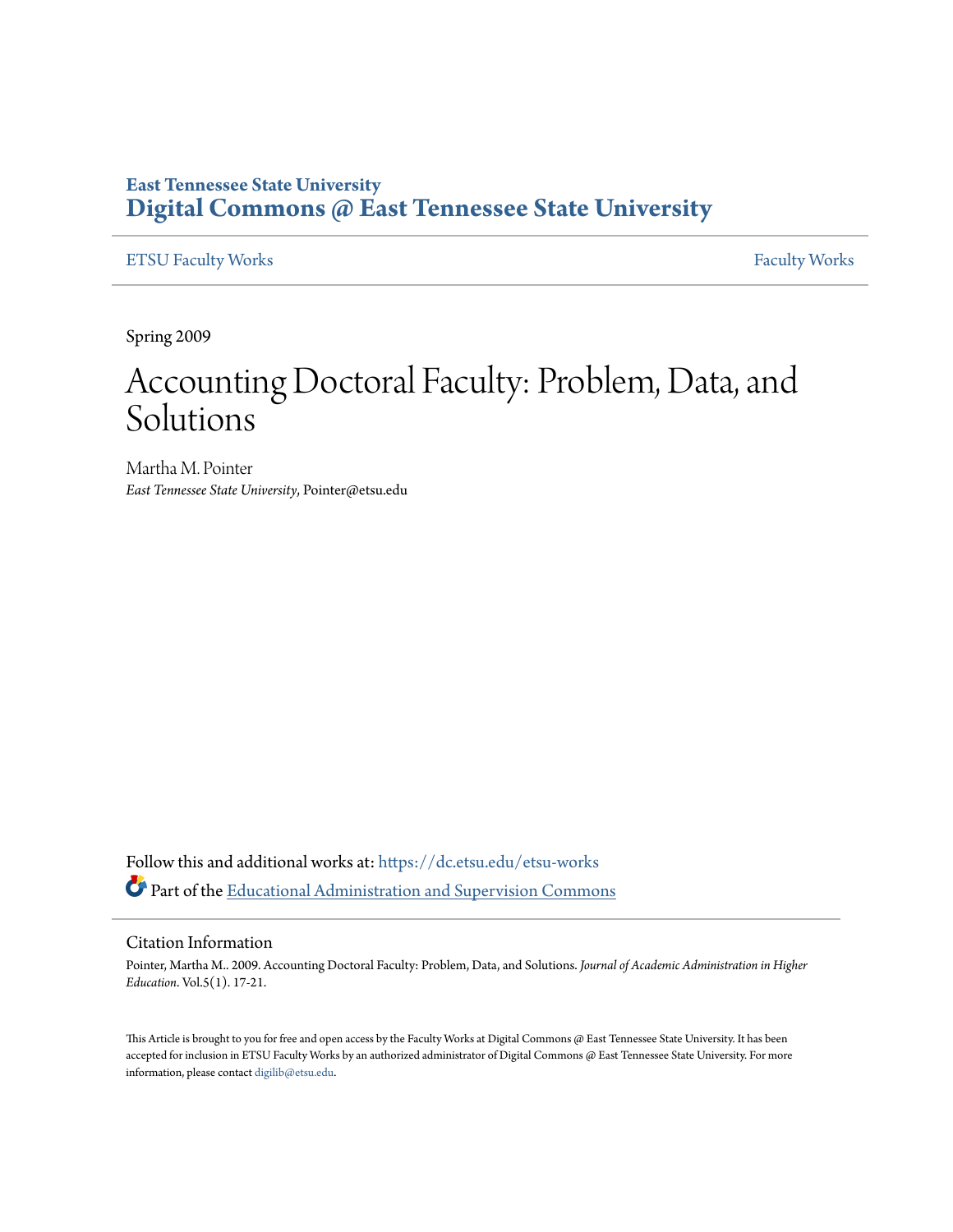# Accounting Doctoral Faculty: Problem, Data, and Solutions

#### **Copyright Statement**

© 2009 JW Press. This document was published with permission by the publisher. It was originally published in *[Journal of Academic Administration in Higher Education](http://jwpress.com/JAAHE/JAAHE.htm)*.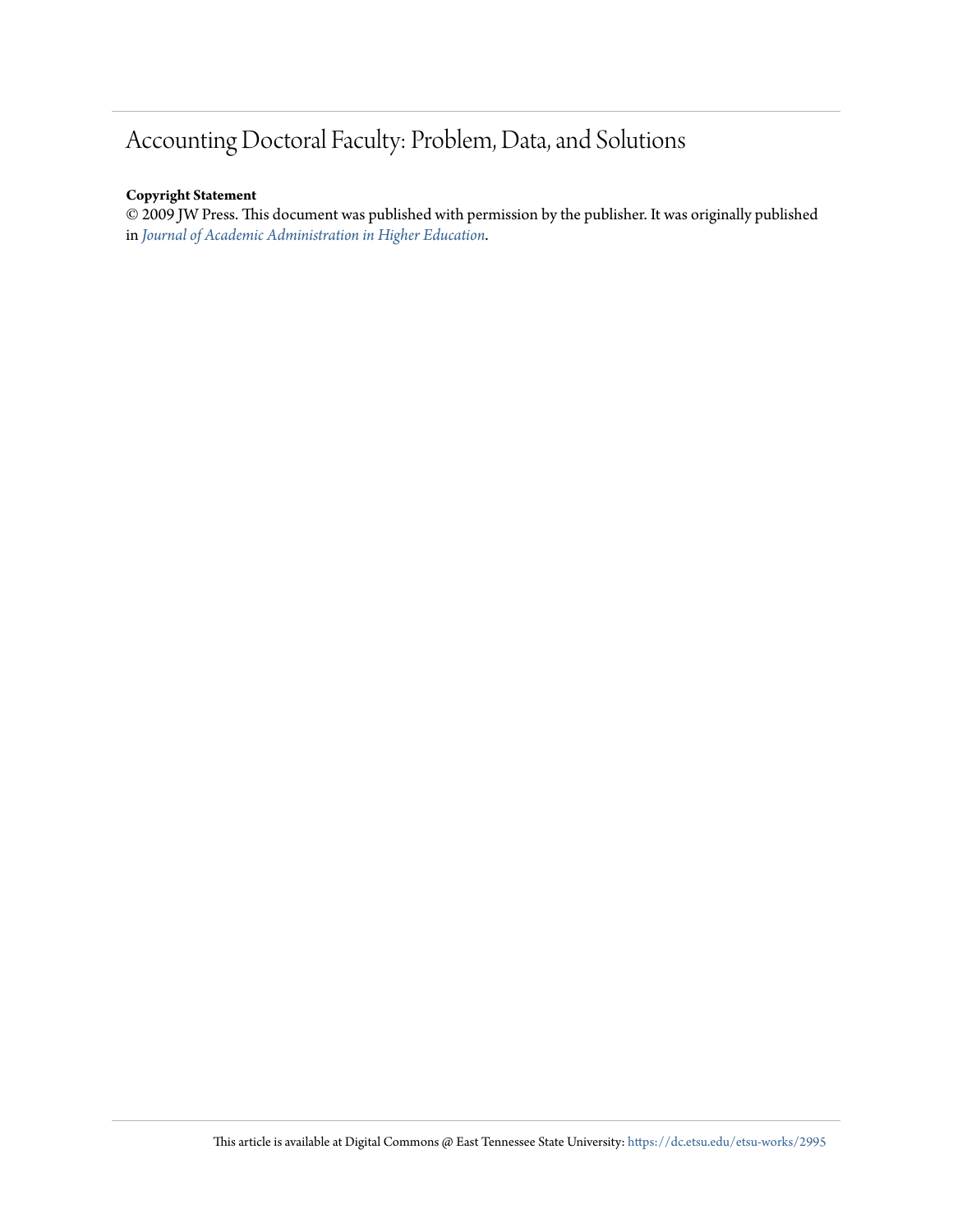### ACCOUNTING DOCTORAL FACULTY: PROBLEM, DATA, AND SOLUTIONS

Martha M. Pointer

East Tennessee State University

#### *ABSTRACT*

*The shortage of doctoral-qualified faculty in accounting has been discussed and researched for many years. However, no one solution has been presented, and the problem appears to be getting worse. In the following discussion, the lack of qualified faculty will*  be documented, the reasons for the few numbers of doctoral students in accounting will *be given, and some of the solutions will be presented. All schools in the United States of America that offer doctoral degrees in accounting have been listed on a web site accessible at http://[www.etsu.edu/cbat/acctdoc.html](http://www.etsu.edu/cbat/acctdoc.html). The data on the web site will be discussed, with the intention of the web site that of making information more readily available to potential accounting doctoral students, thereby addressing one of the solutions.*

#### **Introduction**

The shortage of doctoral-qualified faculty in accounting has been discussed and researched for many years. However, no solution has been presented, and the problem appears to be getting worse. The scarcity of doctoral accounting faculty affects the education of future accounting education. Steps must be taken to increase the number of doctorally qualified faculty. In the following discussion, the lack of qualified faculty will be documented, the reasons for the few numbers of doctoral students in accounting will be given, and some of the solutions will be presented.

#### **Shortage of Doctoral Accounting Faculty**

In 2005, the American Accounting Association and the Accounting Programs Leadership Group (AACSB/APLG) formed the Ad Hoc Committee to Assess the Supply and Demand for Accounting Ph.D.s. The committee found that graduating doctoral candidates will fill less than half of the demand for doctoral-qualified faculty positions. Two areas of accounting, audit and tax, were expected to be able to fill approximately one fourth of the vacant faculty positions. The committee was formed in response to several studies that

found the number of accounting doctoral students was declining. For example, in 2004 it was noted that the number of graduating doctoral students who posted their resumes for job interviews at the American Accounting Association annual meeting had dropped from 180 in 1992 to 64 in 2002. (Carpenter & Robson) Compounding the problem of low doctoral candidate output is the increasing number of current accounting faculty who are retiring. In 1990, a model predicting accounting faculty retirements indicated that a significant number of current faculty members will retire in the next few years. (Campbell, Hasselback, Hermanson, and Turner) Another factor influencing the shortage of accounting faculty is the increasing demand. More schools are seeking accreditation by The Association to Advance Collegiate Schools of Business – International (AACSB). To gain accreditation, schools need to have a substantial number of doctoral-qualified faculty. The AACSB/APLG reported that the planned growth in business faculty positions (including accounting) for 2007 was 4.7 percent, and the total shortage would be approximately 2,400 positions by 2012. (AACSB and APLG)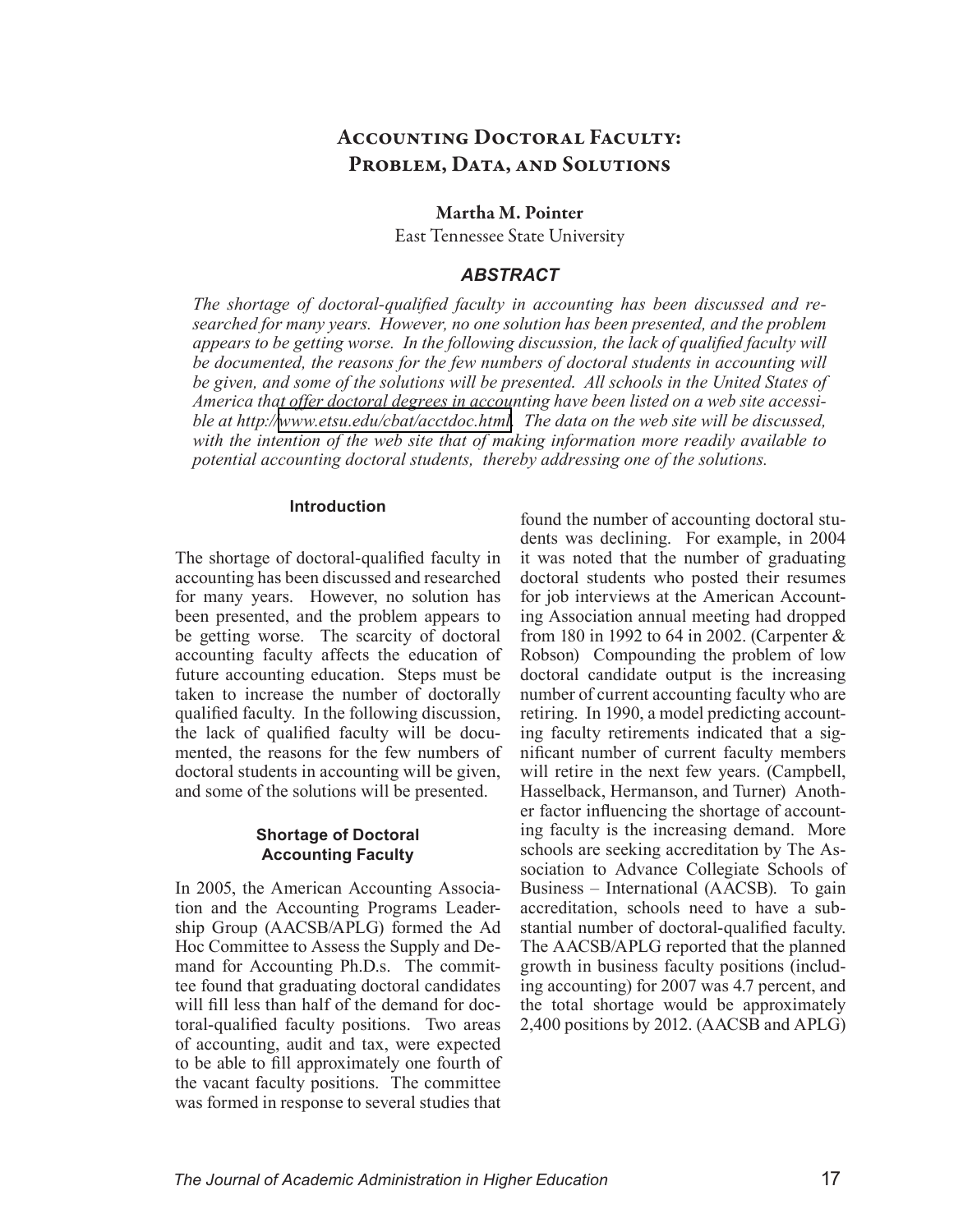#### **Shortage of Doctoral Students in Accounting**

The number of doctoral degrees in accounting has dropped from approximately 200 in 1993 to approximately 70 ten years later. (Noland, Francisco, and Sinclair, 2007) The reasons for the decline include the lower number of students in doctoral programs and the increased time to complete a doctoral program. A survey of doctoral accounting programs with information listed on their web sites in April 2008 indicated that of the 87 schools with accounting doctoral programs, 67 reported the number of students in their programs. The total number of reported students was 649, with an average of 9.69 students in each program. If it is assumed that the average number of students in the 67 reporting programs is valid for all 87 schools, the total number of doctoral students would be approximately 843. However, that number represents all students in the programs.

Further information found on the schools' web sites indicates that doctoral programs take an average of 4.5 years to complete the programs. Table 1 summarizes the web site information regarding the length of time it takes to complete doctoral programs.

| TABLE 1<br><b>TIME REQUIRED TO COMPLETE</b><br>DOCTORAL PROGRAMS IN ACCOUNTING |                                                            |
|--------------------------------------------------------------------------------|------------------------------------------------------------|
| Number of Schools<br>Reporting                                                 | Length to time to<br><b>Complete Program</b><br>(in years) |
|                                                                                | $3+$                                                       |
|                                                                                | $3 - 4$                                                    |
|                                                                                | $4+$                                                       |
| 29                                                                             | 4                                                          |
| 33                                                                             | $4 - 5$                                                    |
| 14                                                                             | 5                                                          |
| 2                                                                              | $4 - 6$                                                    |
| Average                                                                        | 4.5                                                        |

If it is assumed that there are approximately 843 students currently in doctoral programs in accounting and that it takes approximately

4.5 years to complete a program, only 187 will graduate each year if all of the current students remain in the programs.

#### **Possible solutions**

The list of ways to increase the number of doctoral accounting graduates includes: (1) increasing the number of doctoral programs in accounting, (2) increasing the number of students in doctoral programs in accounting, and (3) decreasing the amount of time it takes to complete a doctoral program in accounting. The first item has been partially addressed. Bentley College in Waltham, Massachusetts, has initiated a new doctoral program in accounting. In order for other schools to do the same, the schools will need additional resources including doctoral-qualified faculty, funds to hire the faculty, and space to house the new programs. In times of scarce resources, it is difficult to defend starting a new program.

Increasing the number of students in accounting doctoral programs could be accomplished if each existing doctoral program increased the number of students in the program. However, the problem of scarce resources again arises. More students would require more faculty and other resources. Perhaps a better approach would be to reduce the time it takes to complete a doctoral program in accounting. A reduction to three years in the time to complete a program would result in an increase in graduates to approximately 281, much closer to the demand for graduates.

However, decreasing the time required for a doctoral degree would result in fewer preparatory courses for doctoral students. This issue can be addressed at the master's level. Currently master's programs in accounting are aimed at fulfilling the 150-hour education requirement necessary for becoming a Certified Public Accountant in most jurisdictions. Frecka and Nichols (2004) found that the average enrollments of accounting master's programs were not as large as other business programs (MBA) and that these programs were similar. In general, master's level ac-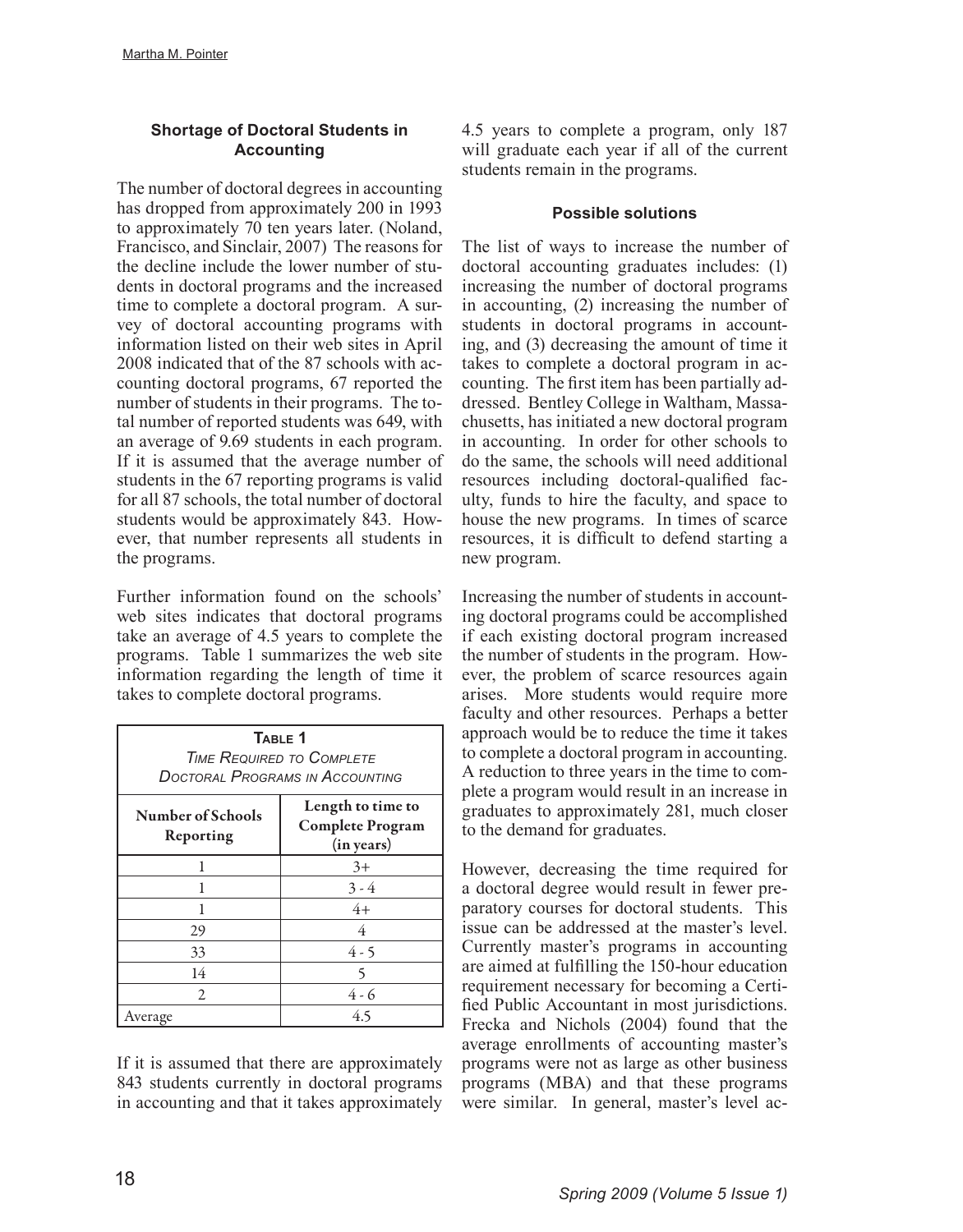counting programs do not provide a strong foundation for accounting doctoral programs. This deficiency was addressed by Plumlee, Kachelmeier, Madeo, Pratt, and Krull (2006) who suggested that master's programs begin offering doctoral program tracks. These tracks could significantly reduce the time spent in doctoral programs. For example, accounting doctoral programs require students to complete from nine to thirty-six hours of statistics courses. Most master's programs require one statistics course. By redesigning master's programs to include more doctoral program foundation courses, a year of course work could be moved from the doctoral level to the master's level. This approach also was suggested by Plumlee, et al. (2006) when it was suggested that master's programs begin offering doctoral program tracks.

An additional alternative, similar to that offered by Plumlee, et al. (2006) would be for non-doctoral accounting institutions to combine resources and offer a joint doctoral program. For example, East Tennessee State University in Johnson City, Tennessee, Appalachian State University in Boone, North Carolina, and Western Carolina University in Cullowhee, North Carolina, could pool their resources and offer a doctoral program since the three universities are within 60 miles of each other. Many similar situations exist around the country, and by instituting joint programs, additional programs would be available to interested students.

Increasing the number of doctoral students also would require improving the perceptions of potential students. Plumlee, et al. suggested that five approaches for increasing potential students' concepts of doctoral programs: increase information to potential students, increase financial support for doctoral students, reduce the costs for doctoral students, reduce costs to doctoral programs, and increase the diversity of training across teaching specialties. To address the first suggestion, a web site has been developed at [http://www.etsu.](http://www.etsu.edu/cbat/acctdoc) [edu/cbat/acctdoc.](http://www.etsu.edu/cbat/acctdoc) The web site lists all current doctoral programs in the United States of America. Included in the listing is information about the location of the program, the length of time for completion of the program, the GMAT and TOEFL requirements and averages for each program, and the number of students in each program. The site lists 87 programs and will include general information about doctoral program requirements and the application process. Having this resource available for potential doctoral accounting students should aid in the program selection process.

The increasing of financial support for doctoral students is of great importance. Carpenter and Robson (2004) reported that over twenty percent of doctoral accounting program directors cited insufficient financial support as a factor in declining enrollments. Programs have been addressing the problem, with the University of Maryland leading the way. The Robert H. Smith School of Business announced in February 2008 that doctoral stipends would increase 45 percent to \$32,500. Additionally, doctoral students will have a dissertation support office, research support, and increased travel funds. Other universities also are increasing the funds for doctoral students. The Moore School of Business at The University of South Carolina offers a minimum of \$18,000 to graduate assistantships with some areas offering more. Although information is not readily available for most schools, Bentley College is offering \$21,500 and Florida State University is offering \$15,000.

An additional hurdle for increasing the number of doctoral-qualified faculty is the lack of interest in academia. In fact, this lack of interest was seen as the greatest cause of declining doctoral program enrollments by doctoral program administrators (Carpenter & Robson, 2004). Various approaches have been taken to address this problem. A number of articles have appeared in professional accounting journals encouraging practicing accountants to consider a teaching career. For example, in June 2006, the *Journal of Accountancy* published "Teaching for the Love of It" (Myers, 2006) attacks the myths of low salary for academics and little work. *The CPA*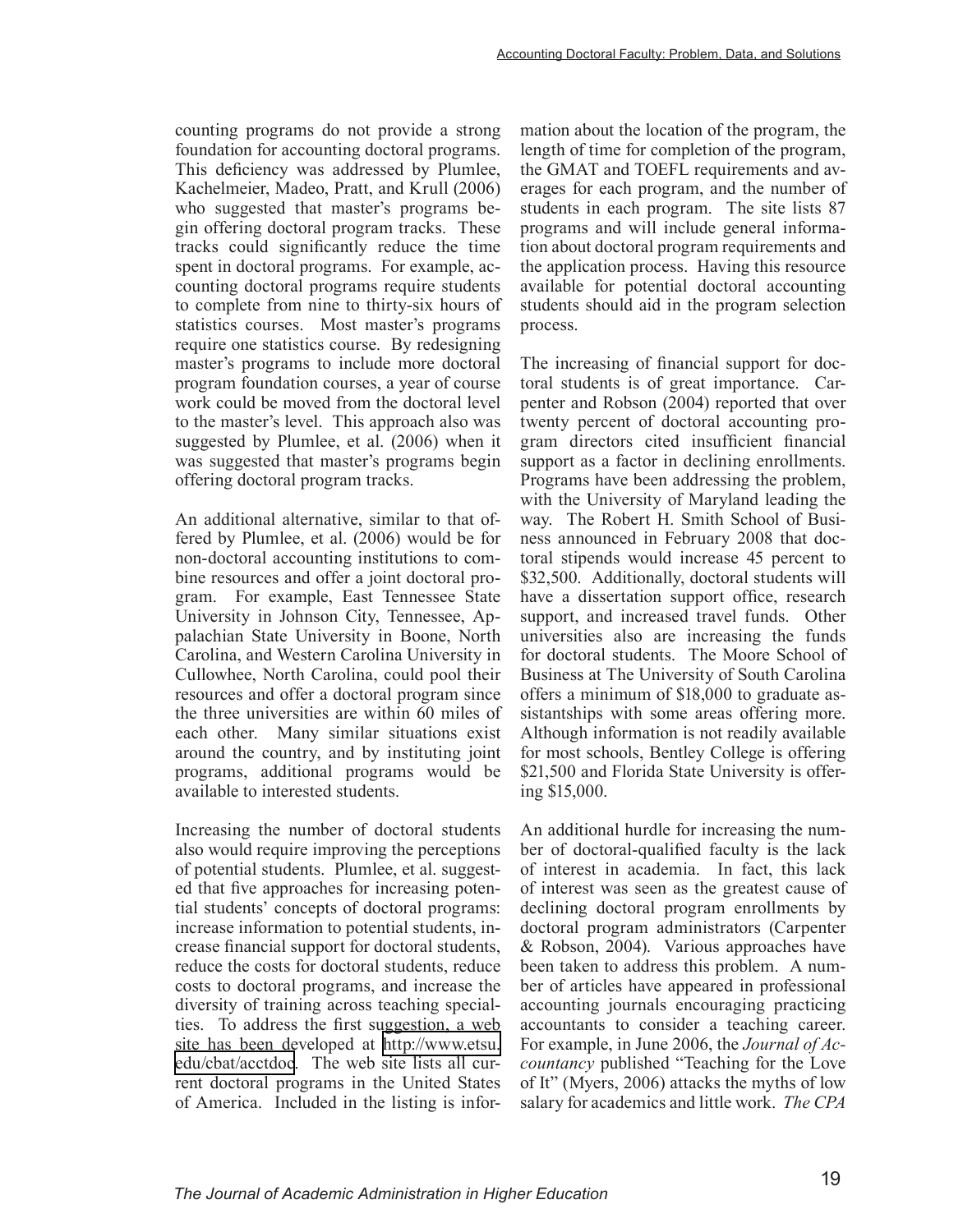*Journal* published and article entitled "Pursuing a PhD in Accounting: What to Expect" (Noland, Francisco, & Sinclair, 2007) which encouraged accountants to consider returning to school for a doctoral degree. The article explained how to get admitted to a program, what to expect in a program, and the rewards of finishing a program. In 2000, the *Journal Accountancy* published "Those Who Can . . Teach" which guided professionals considering a career in academia on the steps necessary to determine if teaching would be a viable alternative. Although these articles are a beginning, more information needs to be presented to practicing accountants. Additionally, students in master's-level accounting programs need to be encouraged to continue their educations at doctoral programs.

A further approach to increasing the pool of doctoral-qualified candidates in accounting was presented by Marshall, Dombrowski, and Garner (2006). In support of the AAC-SB's report "Sustaining Scholarship in Business Schools" (2003), the study found that faculty with doctoral degrees in areas other than business, but who were CPAs, were as effective in the classroom and in research as those faculty who had received their doctoral degrees in business. Therefore, the recruiting of doctoral-qualified faculty from other disciplines appears to be an additional way of recruiting faculty. The disadvantage of this approach is that the faculty would be required to have earned their CPA license. Completing the educational requirements, passing the CPA exam, and fulfilling the experience requirement would consume three to four years or more – the amount of time it takes to complete a doctoral program in accounting.

In 2007, Hahn and Bowlin examined the publication records of graduates from traditional and non-traditional programs. Non-traditional programs were defined as programs that do not include long-term student residency, i.e., on-line programs. Schools that were listed as having non-traditional programs are listed in Table 2. The study found that publication records of the two groups differed, but that a majority of graduates (56.1%) from tradi-

tional programs had not published in academic journals, and that research productivity was a function of institutional resources and individual motivation. Therefore, hiring more graduates from non-traditional doctoral programs may provide another source for accounting programs. However, a search for non-traditional doctoral accounting programs resulted in only four possibilities.

| TABLE <sub>2</sub><br><b>LIST OF CURRENT</b><br><b>NON-TRADITIONAL BUSINESS PROGRAMS</b> |                                                 |
|------------------------------------------------------------------------------------------|-------------------------------------------------|
| <b>Institution</b>                                                                       | Type of<br>Accounting<br><b>Doctoral Degree</b> |
| Anitoch University                                                                       | None                                            |
| Capella University                                                                       | None                                            |
| Central Michigan University                                                              | None                                            |
| Colorado State University                                                                | None                                            |
| <b>Fielding Institute</b>                                                                | None                                            |
| Nova Southeastern University                                                             | <b>DBA</b>                                      |
| <b>Regent University</b>                                                                 | None                                            |
| Touro University International                                                           | None                                            |
| <b>Union Institute</b>                                                                   | None                                            |
| University of Phoenix                                                                    | Ph.D.                                           |
| University of Sarasota (Argosy)                                                          | <b>DBA</b>                                      |
| Walden University                                                                        | Ph.D.                                           |

#### **Conclusion**

The problem of a shortage in doctoral-qualified faculty has no short-term solution. Instead, the use of a combination of long-term options is necessary to alleviate the scarcity of accounting faculty. Potential doctoral students must be made aware of the benefits of pursuing a career in academia. This approach may be addressed by making more information available through classroom discussions at the undergraduate and master's level and through additional, and more complete, doctoral accounting program information on the web. The later point has been partially addressed through the new web site at [http://](http://www.etsu.edu/cbat/acctdoc) [www.etsu.edu/cbat/acctdoc](http://www.etsu.edu/cbat/acctdoc). Also, recruiting faculty from non-traditional doctoral programs and transitioning doctoral faculty from other disciplines would assist in increasing